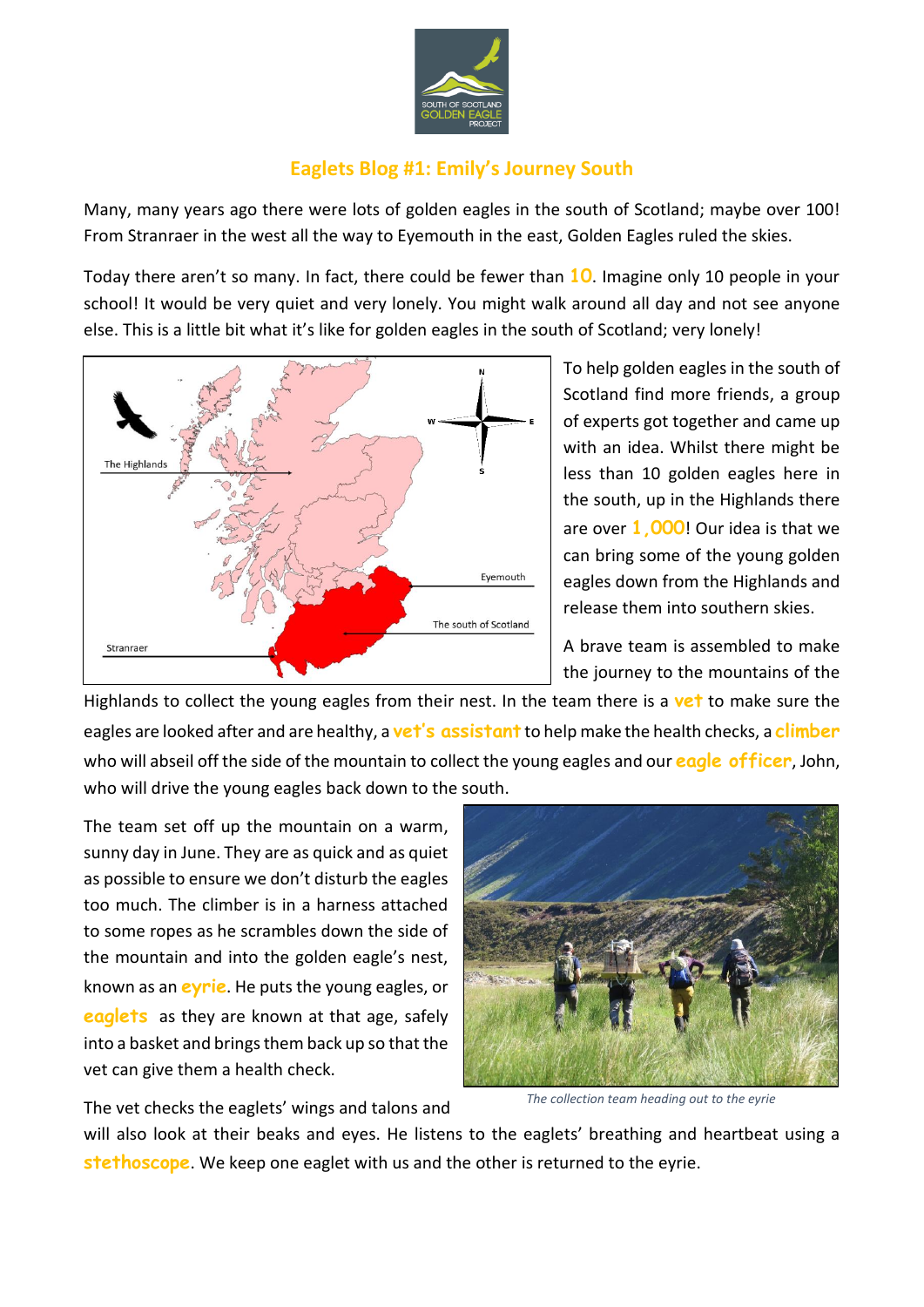

Whilst all of this is going on, the eaglets' parents are nearby keeping an eye on us. They will return to the eyrie, once we have gone, to look after their remaining eaglet.

The chosen eaglet is carefully taken to a waiting vehicle where it is placed into a special transport box. The box is lined with a comfy bed of **moss** and some **twigs** for the eaglet to grab hold of. The box also has small holes all around it so the eaglet can breathe.

John then begins the drive back from the Highlands to a secret location in the south of Scotland. Here we have built some aviaries which are a sort of pen where the eaglet will stay for another 6 weeks until it is strong enough to be released. John will check on the eaglet every day and feed it plenty of food.

One of the first golden eagles to be collected was named Emily by Priorsford Primary School in **Peebles**.

Check back for our next Eaglets Blog where we will follow Emily's journey in the aviary and her release into southern skies.

In the meantime, have a go at the quiz and why not come up with your own story for Emily. If you send it to us, we will feature it on our blog and send you an Emily the Eagle pin badge!



*Eaglets in the eyrie just before we make a collection*